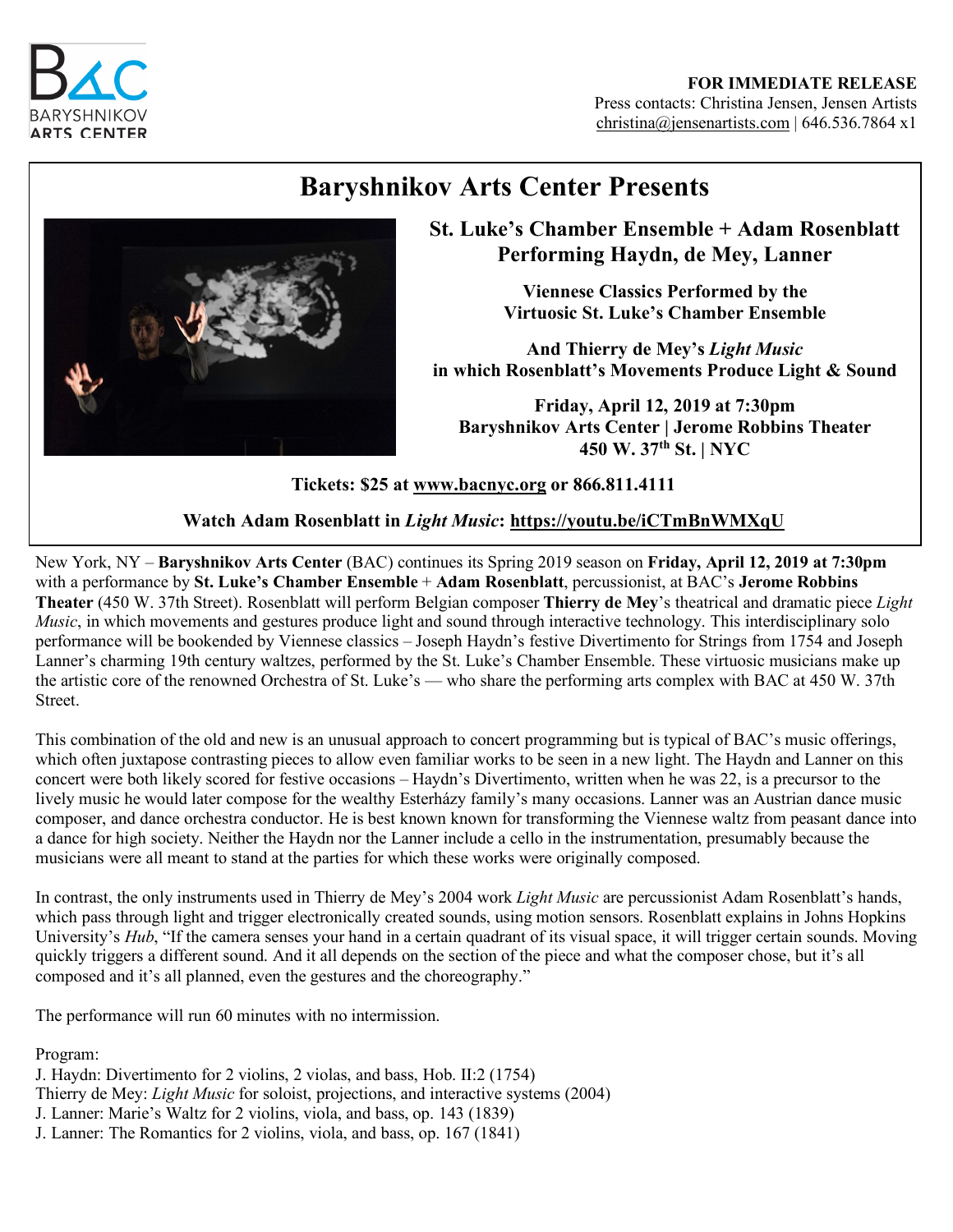Baltimore-based percussionist and performer **Adam Rosenblatt** has a penchant for finding interesting and uncommon ways to present and perform contemporary music. He has a keen interest for growing an interdisciplinary performance practice, believing that a mix of media and art forms can speak more directly and powerfully to our current context. He frequently performs with such groups as the Ictus Ensemble in Brussels, Belgium, and Trinity Wall Street's NOVUS NY, and is a founding member of percussion trio QuaQuaQua and mixed ensemble Something Out There, both of which focus on the ambiguous space between musical and theatrical performance. He has recently performed in such varied venues as The Onassis Cultural Centre in Athens, Greece; Berghain in Berlin with experimental electronic duo Matmos; The Banff Centre for the Arts as part of the Concerts in the 21st Century residency; and the Palais des Beaux-Arts in Brussels, Belgium to perform a work for drumset, electronics, and motion sensors for school children. His interest in interdisciplinary performance has led him to collaborate with dancers and choreographers on several occasions, including the *In Vivo Danse* workshop through IRCAM's Manifeste festival, and in Rosas dance company's production of *Drumming Live*. He has premiered many works by emerging composers in venues such as Gare du Nord in Basel, Het Veem in Amsterdam, the Walters Art Gallery in Baltimore, and Q-O2 in Brussels. With Something Out There, Rosenblatt recently co-developed and performed in new productions in Moers, Germany, and Paris and Orleans, France. He has worked closely with such composers as David Lang, Thierry de Mey, Martin Bresnick, and James Wood. Rosenblatt earned a Bachelor of Music Degree from the Peabody Conservatory and a Master of Music Degree from the Yale School of Music, both under the tutelage of Robert van Sice. Through grants from the Flemish Government, the Frank Huntington Beebe Fund, and the Belgian American Education Foundation, Rosenblatt performed and studied contemporary chamber music with the Ictus and Spectra Ensembles in Belgium as part of their Advanced Masters academy program. He is currently an artist in residence at The Creative Alliance in Baltimore.

**Orchestra of St. Luke's (OSL)** grew from a group of virtuoso musicians performing chamber music concerts at Greenwich Village's Church of St. Luke in the Fields in 1974. Now in its 44th season, the Orchestra performs diverse musical genres at New York's major concert venues, and has collaborated with artists ranging from Renée Fleming and Joshua Bell to Bono and Metallica. In 2018 internationally celebrated expert in 18th-century music Bernard Labadie became OSL's Principal Conductor, continuing the Orchestra's long tradition of working with proponents of historical performance practice. OSL's signature programming includes a subscription series presented by Carnegie Hall, now in its 32nd season; an annual summer residency at Caramoor Center for Music and the Arts; and a chamber music series featuring appearances at The Morgan Library & Museum, Brooklyn Museum, and Merkin Hall at Kaufman Music Center.

*Leadership support for music programming provided by the Thompson Family Foundation.*

### **ABOUT BARYSHNIKOV ARTS CENTER (BAC)**

BAC is the realization of a long-held vision by artistic director Mikhail Baryshnikov to build an arts center in Manhattan that would serve as a gathering place for artists from all disciplines. BAC's opening in 2005 heralded the launch of this mission, establishing a thriving creative laboratory and performance space for artists from around the world. BAC's activities encompass a robust residency program augmented by a range of professional services, including commissions of new work, as well as the presentation of performances by artists at varying stages of their careers. In tandem with its commitment to supporting artists, BAC is dedicated to building audiences for the arts by presenting contemporary, innovative work at affordable ticket prices. For more information, please visit www.bacnyc.org.

#### *Baryshnikov Arts Center is grateful for the support of its generous individual and institutional annual fund donors in 2017––2019.*

*Anonymous (2); Pierre Apraxine; Joanne and Tuvia Barak; Mikhail Baryshnikov and Lisa Rinehart; Carol Baxter and Loren Plotkin; Edin Buturovic and Mirjana Ciric; Carroll Cartwright; Lori Cohen and Christopher Rothko; Frank and Monique Cordasco; Michael and Denise Deleray; Richard and Jennie DeScherer; Joseph and Diana DiMenna; James H. Duffy; Cheryl Lee and Steven C. Dupré; William James Earle; Alan and Judy Fishman; Sandra Foschi; Eve R. France; Alex and Jenia Fridlyand; Randy Gaugert; Carol Giles-Straight; Jon Gilman and Brad Learmonth; Denise L. Stefan Ginascol; Slavka B. Glaser; Michael Goldstein and Carolyn Katz; Ain Gordon; Peter Greenleaf; Charles Hamlen; The Hare Family; Kim Hendrickson and Grant Delin; Jeffery Hentze; Jano Herbosch; Joan Hooker; In Honor of Roger Hooker; Sarah Hooker; Huong Hoang; Fred Humphrey; Pamela Ingram; Yukiko Inoue; Susan Israel; Bobbo Jetmundsen; Carine Joannou; Stephanie Joel; Colleen Keegan; Leo and Nadine Keegan; Sean Kelly Gallery; Donald M. Kendall; Herman Krawitz; Nicole Leibman; Tania J. Leon; Lisa and Anton LeRoy; Harvey Lichtman and Lauren Best; Jarrett and Maritess Lilien; Julie Lilien; Topper Lilien; Bruce Lipnick; Marianne Lockwood and David Bury; Nick and Cass Ludington; Sarah and Alec Machiels; Deanna Maclean; Maia Mamamtavrishvili; Elizabeth Manigault; Cheryl Yeager Marshall and David Marshall; Paul and Caroline McCaffery; Karen McLaughlin and Mark Schubin; Patrick A. Meere, MD and Ingrid E. Weigel, MD; Adam Miller; Valerie and Stuart Mogul; In Honor of Natalie Moody; Bob and Carol Morris; Alexander Nakhimovsky; Zoya and Anna Obraztsova; Alvise Orsini; Hubert and Joanna Parzecki; Ray Pepi and Karen Arrigoni; Alvin Perlmutter; Steven and Michèle Pesner; Georgiana Pickett; Darryl Pinckney; Ronnie Planalp; Piedad Rivadeneira; Laila Robins; James Roe; Isabella Rossellini; Christopher Rothko; John Sansone; Sophia Schachter; Hillary Schafer and Mark Shafir; Dorothy Scheuer; Natasha Schlesinger; Laura Schoen; Vernon Scott; Dennis T. Serras; Dawn Sequeira and Edward Limowski; Joel Shapiro and Ellen Phelan; Wallace Shawn; Gus Solomons; Jerry I. Speyer; Christina Sterner and Steve Poses; Lev Sviridov; Rosalie Swedlin; Michael Tersigni and David Palachek; Jennifer Tipton; Robert Warshaw and Debbie Schmidt; Mary R. Waters; Suzanne Weil; Roger Weisberg and Karen Freedman; Edgar Wilson; Michael Worden; Tony Zisa*

*Affirmation Arts Fund; Altman Foundation; American Chai Trust; Anonymous (2); Rose M. Badgeley Residuary Charitable Trust; Bay and Paul Foundations; Consulate General of Israel in North America; Dance/NYC's New York City Dance Rehearsal Space Subsidy Program, made possible by*